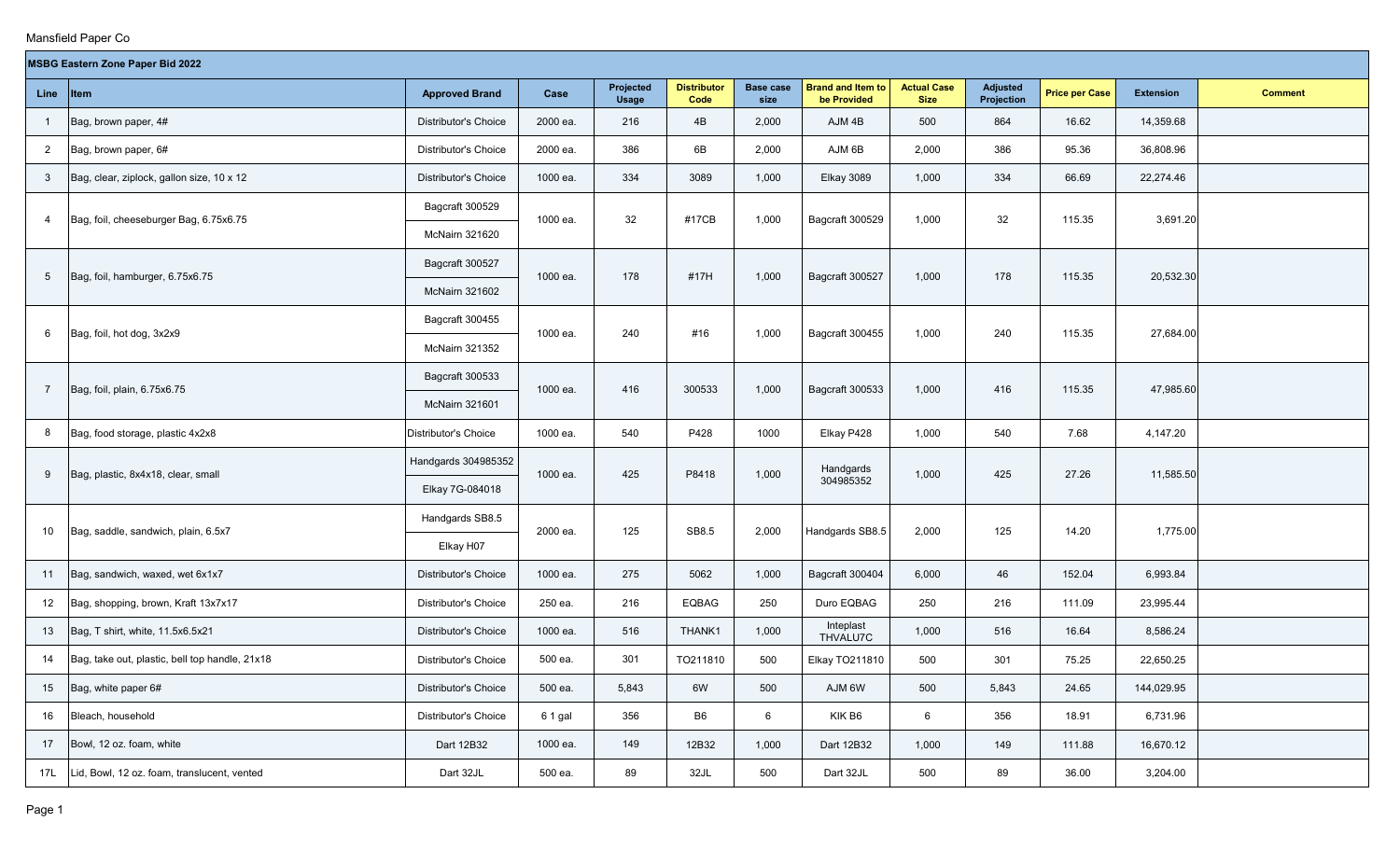**The Co** 

| <b>MSBG Eastern Zone Paper Bid 2022</b> |  |  |
|-----------------------------------------|--|--|
|-----------------------------------------|--|--|

|      | <b>MSBG Eastern Zone Paper Bid 2022</b>               |                                      |         |                           |                            |                          |                                           |                                   |                        |                       |                  |                |
|------|-------------------------------------------------------|--------------------------------------|---------|---------------------------|----------------------------|--------------------------|-------------------------------------------|-----------------------------------|------------------------|-----------------------|------------------|----------------|
| Line | $ $ Item                                              | <b>Approved Brand</b>                | Case    | Projected<br><b>Usage</b> | <b>Distributor</b><br>Code | <b>Base case</b><br>size | <b>Brand and Item to</b><br>be Provided   | <b>Actual Case</b><br><b>Size</b> | Adjusted<br>Projection | <b>Price per Case</b> | <b>Extension</b> | <b>Comment</b> |
| 18   | Bowl, barrel, plant fiber, 12 oz.                     | World Centric BB-SC-<br>U12          | 500 ea. | 154                       | BBSC-U12                   | 500                      | World Centric BB-<br><b>SC-U12</b>        | 500                               | 154                    | 66.94                 | 10,308.76        |                |
| 18L  | Lid, barrel bowl BB-SC-U12, plant fiber, 8-16 oz.     | World centric BBL-SC-<br>U12         | 500 ea. | 48                        | BBLSCU12                   | 500                      | World centric BBL-<br><b>SC-U12</b>       | 500                               | 48                     | 57.64                 | 2,766.72         |                |
| 19   | Bowls, burrito, plant fiber, 9.7x6.25x1.5, 32 oz.     | World Centric BO-SC-<br><b>UBB</b>   | 300 ea. | 345                       | <b>BOSCUBB</b>             | 300                      | World Centric BO-<br>SC-UBB               | 300                               | 345                    | 75.29                 | 25,975.05        |                |
| 19L  | Lid, burrito bowl, 32 oz., BO-SC-UBB                  | World Centric BOL-CS-<br><b>UBB</b>  | 300 ea. | 345                       | <b>BOLSCUBB</b>            | 300                      | <b>World Centric</b><br><b>BOL-CS-UBB</b> | 300                               | 345                    | 79.98                 | 27,593.10        |                |
| 20   | Bowls, burrito, plant fiber, 8x5.35x1.5, 24 oz.       | World Centric BO-SC-<br><b>UBBS</b>  | 400 ea. | 409                       | <b>BO-SC-UBBS</b>          | 400                      | World Centric BO-<br>SC-UBBS              | 400                               | 409                    | 83.62                 | 34,200.58        |                |
| 20L  | Lid, burrito bowl, 24 oz., BO-SC-UBBS                 | World Centric BOL-CS-<br><b>UBBS</b> | 400 ea. | 279                       | <b>BOL-CS-UBBS</b>         | 400                      | <b>World Centric</b><br>BOL-CS-UBBS       | 400                               | 279                    | 109.69                | 30,603.51        |                |
| 21   | Box, carryout, red weave 9x5x3 (Chicken box)          | SQP CH <sub>2</sub>                  | 250 ea. | 75                        | CH <sub>2</sub>            | 250                      | SQP 3505                                  | 250                               | 75                     | 84.67                 | 6,350.25         |                |
|      |                                                       | Mt Tom 135997                        |         |                           |                            |                          |                                           |                                   |                        |                       |                  |                |
| 22   | Box, pizza, 7x7x2, stock print                        | Timbar UF7CPBR                       | 50 ea.  | 184                       | 135997                     | 50                       | Mount Tom<br>135997                       | 50                                | 184                    | 12.83                 | 2,360.72         |                |
|      |                                                       | Timbar 177                           |         |                           |                            |                          |                                           |                                   |                        |                       |                  |                |
| 23   | Container, 24 oz. Clear                               | Dart ClearPac C24DER                 | 504 ea. | 156                       | C24DER                     | 504                      | Dart ClearPac<br>C24DER                   | 504                               | 156                    | 88.62                 | 13,824.72        |                |
| 23L  | Lid, flat for C24DER                                  | Dart ClearPac C32DLR                 | 504 ea. | 48                        | C32DLR                     | 504                      | Dart ClearPac<br>C32DLR                   | 504                               | 48                     | 96.24                 | 4,619.52         |                |
| 23L2 | Lid, clear dome for C24DER                            | Dart C32DDLR                         | 504 ea. | 96                        | C32DDLR                    | 504                      | Dart C32DDLR                              | 504                               | 96                     | 92.69                 | 8,898.24         |                |
| 24   | Container, clear hinged, 3 compartment, 8x8x3         | Durable PXT-833                      | 250 ea. | 265                       | <b>PXT-833</b>             | 250                      | Durable PXT-833                           | 250                               | 265                    | 75.45                 | 19,994.25        |                |
|      |                                                       | Pactiv YCI8-2123                     | 200 ea. |                           |                            |                          |                                           |                                   |                        |                       |                  |                |
| 25   | Container, clear hinged, 6.125x6.5                    | Durable PXT-600                      | 500 ea. | 1,616                     | CI8-1160                   | 500                      | Durable CI8-1160                          | 500                               | 1,616                  | 79.74                 | 128,859.84       |                |
| 26   | Container, clear hinged, 8.875x8                      | Durable PXT-880                      | 250 ea. | 1,188                     | CI8-1120                   | 250                      | Durable CI8-1120                          | 250                               | 1,188                  | 75.45                 | 89,634.60        |                |
|      |                                                       | Pactiv YCI8-2120                     | 200 ea. |                           |                            |                          |                                           |                                   |                        |                       |                  |                |
| 27   | Container, clear plastic hinged 5 1/4 x 5 1/4 x 2 1/2 | <b>Distributor's Choice</b>          | 500 ea. | 711                       | CI8-1050                   | 500                      | Durable PXT505                            | 500                               | 711                    | 70.60                 | 50,196.60        |                |
| 28   | Container, deli, clear round 16 oz                    | Distributor's Choice                 | 500 ea. | 322                       | <b>PK16S-C</b>             | 500                      | Fabrikal PK16S-C                          | 500                               | 322                    | 65.62                 | 21,129.64        |                |
| 28L  | Lid, clear for round deli container 16 oz             | Distributor's Choice                 | 500 ea. | 322                       | PPLID                      | 500                      | Fabrikal PPLID                            | 500                               | 322                    | 39.64                 | 12,764.08        |                |
| 29   | Container, deli, rectangular, clear, compostable      | World Centric RD-CS-<br>32           | 600 ea. | 128                       | RD-CS-32                   | 600                      | World Centric RD-<br>CS-32                | 600                               | 128                    | 187.21                | 23,962.88        |                |
| 29L  | Lid, container deli, compostable RD-CS-32             | World Centric RDL-CS-<br>24          | 600 ea. | 95                        | RDL-CS-24                  | 600                      | <b>World Centric</b><br>RDL-CS-24         | 600                               | 95                     | 129.46                | 12,298.70        |                |
| 30   | Container, foam hinged large 9.5x9.25x3.75            | Distributor's Choice                 | 200 ea. | 945                       | SN203                      | 200                      | Genpak SN203                              | 200                               | 945                    | 44.69                 | 42,232.05        |                |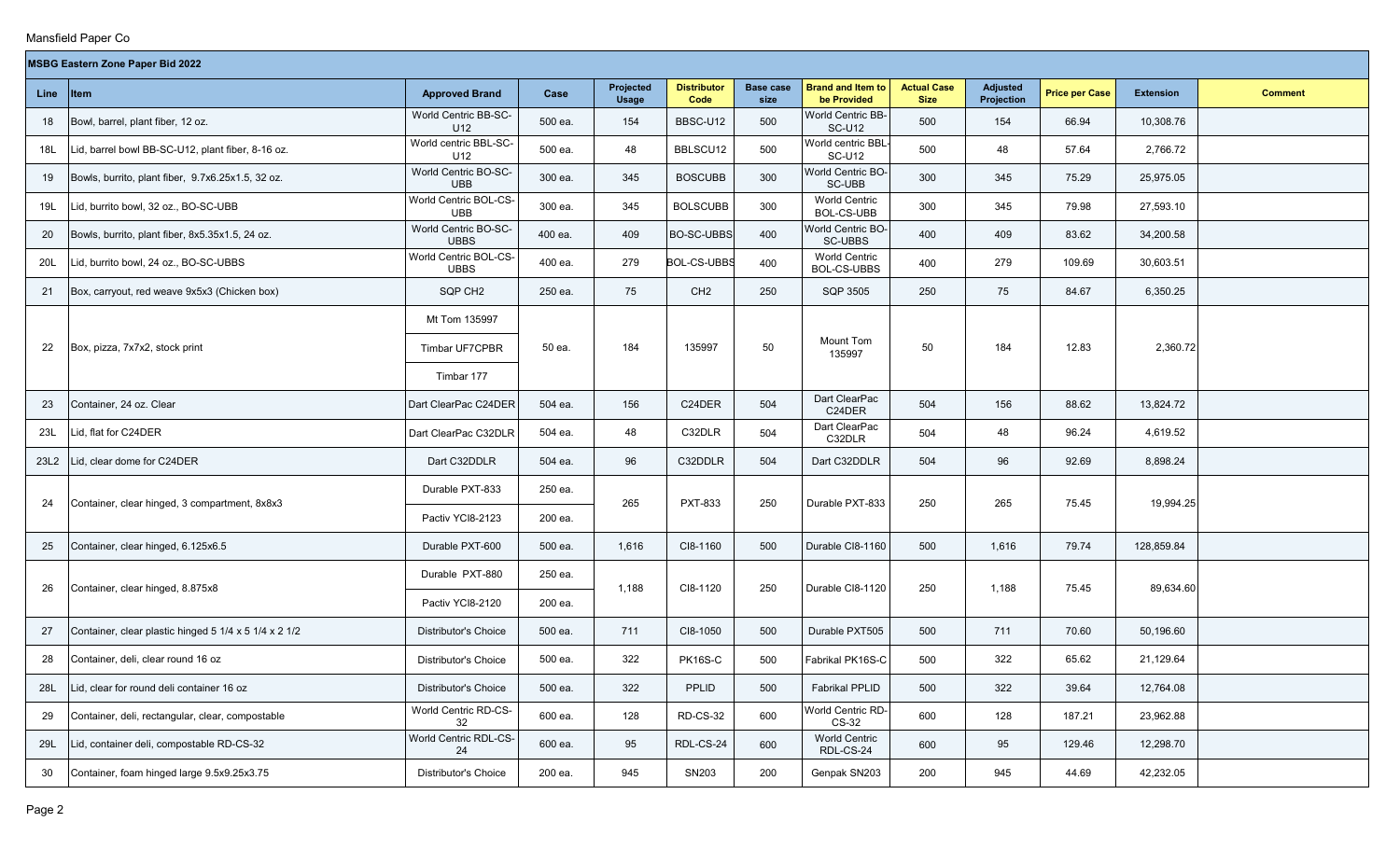$\sim$ 

|  |  | <b>MSBG Eastern Zone Paper Bid 2022</b> |
|--|--|-----------------------------------------|
|  |  |                                         |

|      | <b>MSBG Eastern Zone Paper Bid 2022</b>                          |                          |          |                           |                            |                          |                                         |                                   |                               |                       |                  |                |
|------|------------------------------------------------------------------|--------------------------|----------|---------------------------|----------------------------|--------------------------|-----------------------------------------|-----------------------------------|-------------------------------|-----------------------|------------------|----------------|
| Line | Item                                                             | <b>Approved Brand</b>    | Case     | Projected<br><b>Usage</b> | <b>Distributor</b><br>Code | <b>Base case</b><br>size | <b>Brand and Item to</b><br>be Provided | <b>Actual Case</b><br><b>Size</b> | <b>Adjusted</b><br>Projection | <b>Price per Case</b> | <b>Extension</b> | <b>Comment</b> |
| 31   | Container, foam hinged, 1 comp., 8.5X7.5X2.25                    | Distributor's Choice     | 200 ea.  | 4,175                     | 220                        | 200                      | Dart 80HT1R                             | 200                               | 4,175                         | 51.40                 | 214,595.00       |                |
| 32   | Container, foam hinged, 3 comp., 8.5X8.5X2.25                    | Distributor's Choice     | 200 ea.  | 7,788                     | 22310                      | 200                      | Dart 85HT3                              | 200                               | 7,788                         | 45.26                 | 352,477.09       |                |
| 33   | Container, food, paper w/ lid, 12 oz.                            | Solo KHB12A,<br>Symphony | 250 ea.  | 183                       | KHD12                      | 250                      | Dart KHD12                              | 250                               | 183                           | 101.63                | 18,598.29        |                |
| 34   | Container, food, paper w/ lid, 8 oz.                             | Solo KHB8A,<br>Symphony  | 250 ea.  | 246                       | KHD8                       | 250                      | Dart KHD8                               | 250                               | 246                           | 96.25                 | 23,677.50        |                |
| 35   | Container, On the Go, 1 compartment box, Greenware               | Fabrikal GS6-1           | 300 ea.  | 76                        | GS6-1                      | 300                      | Fabrikal GS6-1                          | 300                               | 76                            | 142.65                | 10,841.40        |                |
| 36   | Container, On the Go, 3 compartment box w/ side well - Greenware | Fabrikal GS6-3W          | 300 ea.  | 89                        | GS6-3W                     | 300                      | Fabrikal GS6-3W                         | 300                               | 89                            | 142.65                | 12,695.85        |                |
| 37   | Container, On the Go, 4 compartment box, Greenware               | Fabrikal GS6-4           | 300 ea.  | 466                       | GS6-4                      | 300                      | Fabrikal GS6-4                          | 300                               | 466                           | 142.65                | 66,474.90        |                |
| 37L  | Lid, On the Go, GS6-3W, GS6-2, GS6-4                             | Fabrikal LGS6            | 300 ea.  | 562                       | LGS6                       | 300                      | Fabrikal LGS6                           | 300                               | 562                           | 82.67                 | 46,460.54        |                |
| 38   | Cover, bun pan, 21x6x35                                          | Distributor's Choice     | 200 ea.  | 434                       | A35                        | 200                      | Handgards A35                           | 200                               | 434                           | 18.69                 | 8,111.46         |                |
| 39   | Cover, bun rack, 52x80                                           | Distributor's Choice     | 50 ea.   | 299                       | <b>RC-80</b>               | 50                       | Handgards RC-80                         | 50                                | 299                           | 16.63                 | 4,972.37         |                |
| 40   | Cup insulated, foam, white, 20 oz.                               | Dart 20J16               | 500 ea.  | 59                        | 20J16                      | 500                      | Dart 20J16                              | 500                               | 59                            | 62.95                 | 3,714.05         |                |
| 40L  | Lid, 20 oz. foam cup 20J16, straw slotted                        | Dart 16SL                | 1000 ea. | 32                        | 16SL                       | 1,000                    | Dart 16SL                               | 1,000                             | 32                            | 46.29                 | 1,481.28         |                |
| 41   | Cup, 7 oz., plastic, translucent                                 | Dary Y7                  | 2500 ea. | 108                       | 7N25                       | 2,500                    | Dary Y7                                 | 2,500                             | 108                           | 117.12                | 12,648.96        |                |
| 42   | Cup, 9 oz., plastic, translucent                                 | Dart TP9R                | 1000 ea. | 121                       | TP9R                       | 1,000                    | Dart TP9R                               | 1,000                             | 121                           | 106.67                | 12,907.07        |                |
| 42L  | Lid, 9 oz. cup TP9R                                              | Dart 662TP               | 1000 ea. | 52                        | 662TP                      | 1,000                    | Dart 662TP                              | 1,000                             | 52                            | 62.92                 | 3,271.84         |                |
| 43   | Cup, clear PET cold (yogurt parfait cup)                         | Solo TP12                | 1000 ea. | 248                       | TP12DART                   | 1,000                    | Dart TP12                               | 1,000                             | 248                           | 132.18                | 32,780.64        |                |
| 43L  | Lid, flat w/straw slot, for TP12                                 | Dart 662TS               | 1000 ea. | 238                       | 662TS                      | 1,000                    | Dart 662TS                              | 1,000                             | 238                           | 60.62                 | 14,427.56        |                |
| 44   | Cup, compostable, clear, 12 oz., Greenware                       | Fabrikal GC12S           | 1000 ea. | 233                       | GC12S                      | 1,000                    | Fabrikal GC12S                          | 1,000                             | 233                           | 155.42                | 36,212.86        |                |
| 44L  | Lid, dome w/ straw hole, for 12 & 20oz. Greenware cups           | Fabrikal DLGC 12/20      | 1000 ea. | 137                       | <b>DLGC1220</b>            | 1,000                    | Fabrikal DLGC<br>12/20                  | 1,000                             | 137                           | 112.63                | 15,430.31        |                |
| 44L2 | Lid, dome, no hole, for 12 & 20oz. Greenware cups                | Fabrikal DLGC<br>12/20NH | 1000 ea. | 114                       | DLGC1220NH                 | 1,000                    | Fabrikal<br>DLGC12/20NH                 | 1,000                             | 114                           | 112.63                | 12,839.82        |                |
| 44L3 | Lid, flat w/straw slot, for 12 & 20oz. Greenware cups            | Fabrikal LGC12/20        | 1000 ea. | 131                       | LGC12/20                   | 1,000                    | Fabrikal<br>LGC12/20                    | 1,000                             | 131                           | 81.68                 | 10,700.08        |                |
| 45   | Cup, compostable, clear, 16 oz., Greenware                       | Fabrikal GC16S           | 1000 ea. | 156                       | GC16S                      | 1,000                    | Fabrikal GC16S                          | 1,000                             | 156                           | 209.47                | 32,677.32        |                |
| 45L  | Lid, 16 oz. with slot, compostable cup GC16S Greenware           | Fabrikal LGC16/24        | 1000 ea. | 163                       | LGC16/24                   | 1,000                    | Fabrikal<br>LGC16/24                    | 1,000                             | 163                           | 81.68                 | 13,313.84        |                |
| 46   | Cup, compostable, clear, 20 oz., Greenware                       | Fabrikal GC20            | 1000 ea. | 87                        | GC <sub>20</sub>           | 1,000                    | Fabrikal GC20                           | 1,000                             | 87                            | 239.40                | 20,827.80        |                |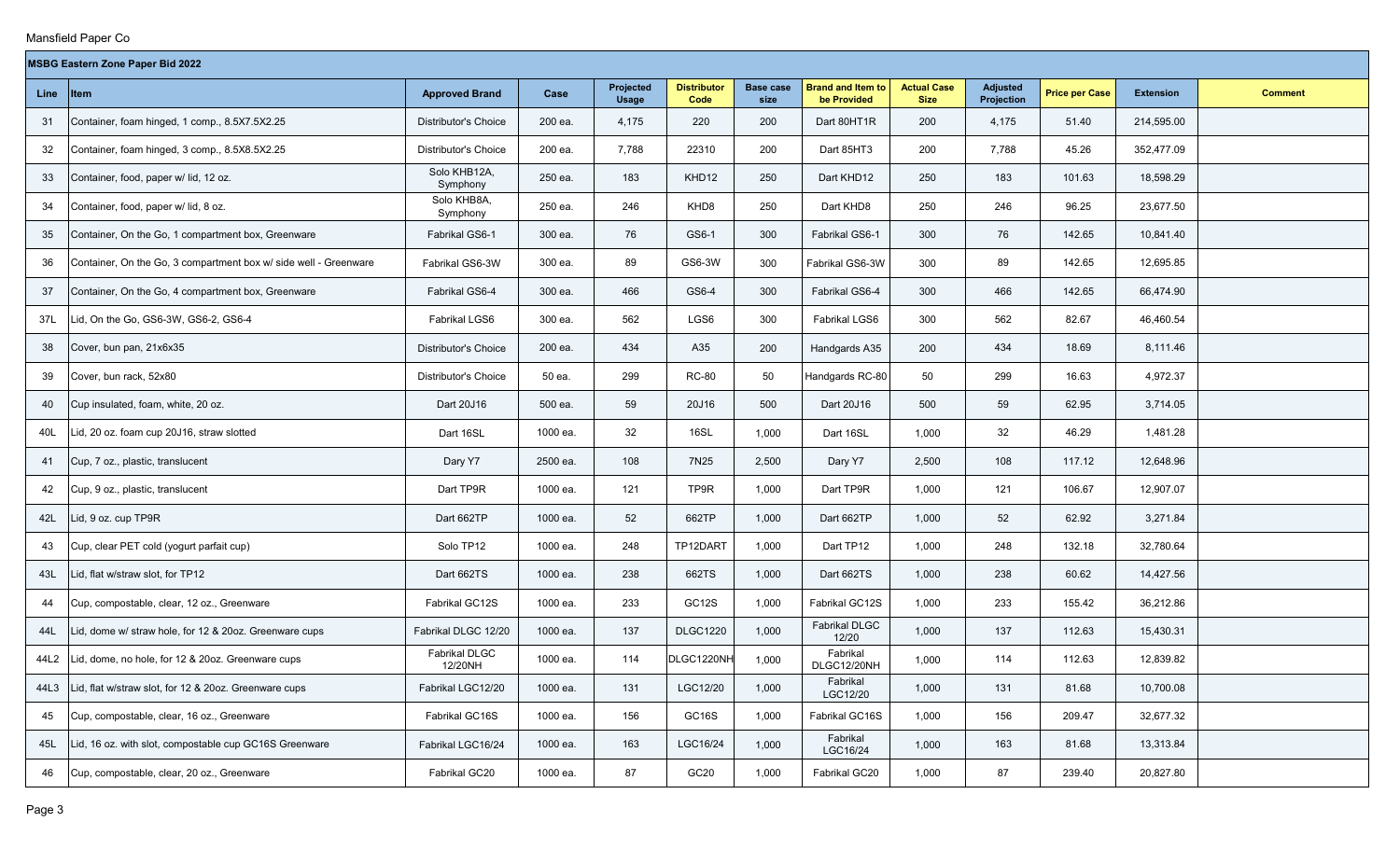$\overline{\phantom{a}}$ 

|             | <b>MSBG Eastern Zone Paper Bid 2022</b>                          |                                |            |                           |                            |                          |                                         |                                   |                               |                       |                  |                |  |
|-------------|------------------------------------------------------------------|--------------------------------|------------|---------------------------|----------------------------|--------------------------|-----------------------------------------|-----------------------------------|-------------------------------|-----------------------|------------------|----------------|--|
| <b>Line</b> | $ $ Item                                                         | <b>Approved Brand</b>          | Case       | Projected<br><b>Usage</b> | <b>Distributor</b><br>Code | <b>Base case</b><br>size | <b>Brand and Item to</b><br>be Provided | <b>Actual Case</b><br><b>Size</b> | <b>Adjusted</b><br>Projection | <b>Price per Case</b> | <b>Extension</b> | <b>Comment</b> |  |
| 47          | Cup, compostable, clear, 7 oz., Greenware                        | Fabrikal GC7                   | 1000 ea.   | 459                       | GC7                        | 1,000                    | Fabrikal GC7                            | 1,000                             | 459                           | 131.42                | 60,321.78        |                |  |
| 48          | Cup, compostable, hot, 10 oz.                                    | World Centric CU-PA-<br>$10-K$ | 1000 ea.   | 119                       | <b>CU-PA-10</b>            | 1,000                    | World Centric CU-<br><b>PA-10</b>       | 1,000                             | 119                           | 122.65                | 14,595.35        |                |  |
| 48L         | Lid, for cup, compostable, hot, 10 oz.                           | World Centric CUL-CS-<br>12    | 1000 ea.   | 89                        | CULCS-12                   | 1,000                    | <b>World Centric</b><br>CUL-CS-12       | 1,000                             | 89                            | 112.30                | 9,994.70         |                |  |
| 49          | Cup, hot, paper, white, 10 oz.                                   | Distributor's Choice           | 1000 ea.   | 232                       | 370W                       | 1,000                    | Dart 370W                               | 1,000                             | 232                           | 97.65                 | 22,654.80        |                |  |
| 49L         | Lid, paper hot cup, 10 oz., fold back                            | Distributor's Choice           | 1000 ea.   | 202                       | LB3101                     | 1,000                    | Dart LB3101                             | 1,000                             | 202                           | 49.63                 | 10,025.26        |                |  |
| 50          | Cup, insulated, foam, white, 8 oz., squat                        | Dart 8SJ20                     | 1000 ea.   | 166                       | 8SJ20                      | 1,000                    | Dart 8SJ20                              | 1,000                             | 166                           | 103.78                | 17,227.48        |                |  |
| 51          | Cup, insulated, foam, white, 12 oz., squat                       | Dart 12SJ20                    | 500 ea.    | 113                       | <b>12S20</b>               | 500                      | Dart 12SJ20                             | 500                               | 113                           | 62.94                 | 7,112.22         |                |  |
| 51L         | Lid, 8 and 12 oz. foam cup, translucent, vented                  | Dart 20JL                      | 1000 ea.   | 149                       | 20JL                       | 1,000                    | Dart 20JL                               | 1,000                             | 149                           | 61.68                 | 9,190.32         |                |  |
| 52          | Cutlery kit, fork, teaspoon, straw, napkin, white, medium weight | <b>Distributor's Choice</b>    | 1000 ea.   | 109                       | 2369/1000                  | 1,000                    | Network<br>2369/1000                    | 1,000                             | 109                           | 31.00                 | 3,379.00         |                |  |
| 53          | Cutlery kit, fork, teaspoon, knife, napkin, white, medium weight | <b>Distributor's Choice</b>    | 1000 ea.   | 108                       | 1237                       | 1,000                    | Network 1237                            | 250                               | 432                           | 19.67                 | 8,497.44         |                |  |
| 54          | Cutlery kit, spork, straw, napkin, white, medium weight          | <b>Distributor's Choice</b>    | 2000 ea.   | 598                       | 5670                       | 2,000                    | Network 5670                            | 1,000                             | 1,196                         | 26.46                 | 31,646.16        |                |  |
| 55          | Deli wrap, red check, 12 x 12                                    | <b>Distributor's Choice</b>    | 5000 ea.   | 103                       | FP1212-RD                  | 5,000                    | Durable FP1212-<br><b>RD</b>            | 5,000                             | 103                           | 133.62                | 13,762.86        |                |  |
| 56          | Detergent, laundry, liquid, Tide                                 | PGC 08886                      | 4 100 oz.  | 128                       | 08886                      | $\overline{4}$           | PGC 08886                               | $\overline{4}$                    | 128                           | 94.64                 | 12,113.92        |                |  |
| 57          | Detergent, laundry powder                                        | Distributor's Choice           | 50#        | 139                       | <b>FRESH</b>               | 50                       | Simoniz Fresh                           | 44                                | 158                           | 31.65                 | 5,000.70         |                |  |
| 58          | Detergent, pot and pan, manual, 4 1 gal.                         | Dawn PGC57445CT                | 4 gal      | 115                       | 08021                      | $\overline{4}$           | Dawn 08021                              | $\overline{4}$                    | 115                           | 86.42                 | 9,938.30         |                |  |
| 59          | Film, plastic, 12x12 perforated, clear                           | Distributor's Choice           | 1600 ea.   | 58                        | 30012                      | 1,600                    | Western 30012                           | 1,600                             | 58                            | 20.99                 | 1,217.42         |                |  |
| 60          | Film, plastic, 14x14 perforated, clear                           | Distributor's Choice           | 1600 ea.   | 71                        | 30014                      | 1,600                    | Western 30014                           | 1,500                             | 76                            | 22.98                 | 1,746.48         |                |  |
| 61          | Film, plastic, 12x2000'                                          | Distributor's Choice           | 2000' roll | 522                       | 910                        | 2,000                    | Western 910                             | 2,000                             | 522                           | 15.66                 | 8,174.52         |                |  |
| 62          | Film, plastic, 18x2000'                                          | <b>Distributor's Choice</b>    | 2000' roll | 608                       | 914                        | 2,000                    | Western 914                             | 2,000                             | 608                           | 23.69                 | 14,403.52        |                |  |
| 63          | Film, plastic, 24x1000'                                          | Distributor's Choice           | 1000' roll | 160                       | 242M                       | 1,000                    | Western 242M                            | 1,000                             | 160                           | 31.94                 | 5,110.40         |                |  |
| 64          | Foil, 12x1000', standard weight                                  | Distributor's Choice           | 1000' roll | 179                       | 11203                      | 1,000                    | Durable 11203                           | 1,000                             | 179                           | 55.60                 | 9,952.40         |                |  |
| 65          | Foil, 18x500', heavy duty                                        | Distributor's Choice           | 500' roll  | 482                       | 51807                      | 500                      | Durable 51807                           | 500                               | 482                           | 56.85                 | 27,401.70        |                |  |
| 66          | Foil, sheet, 10.75x12.5                                          | Distributor's Choice           | 2400 ea.   | 292                       | 720                        | 2,400                    | Durable 720                             | 2,400                             | 292                           | 118.98                | 34,742.16        |                |  |
| 67          | Foil, sheet, 9x10.75                                             | Distributor's Choice           | 3000 ea.   | 145                       | 711                        | 3,000                    | Durable 711                             | 3,000                             | 145                           | 102.42                | 14,850.90        |                |  |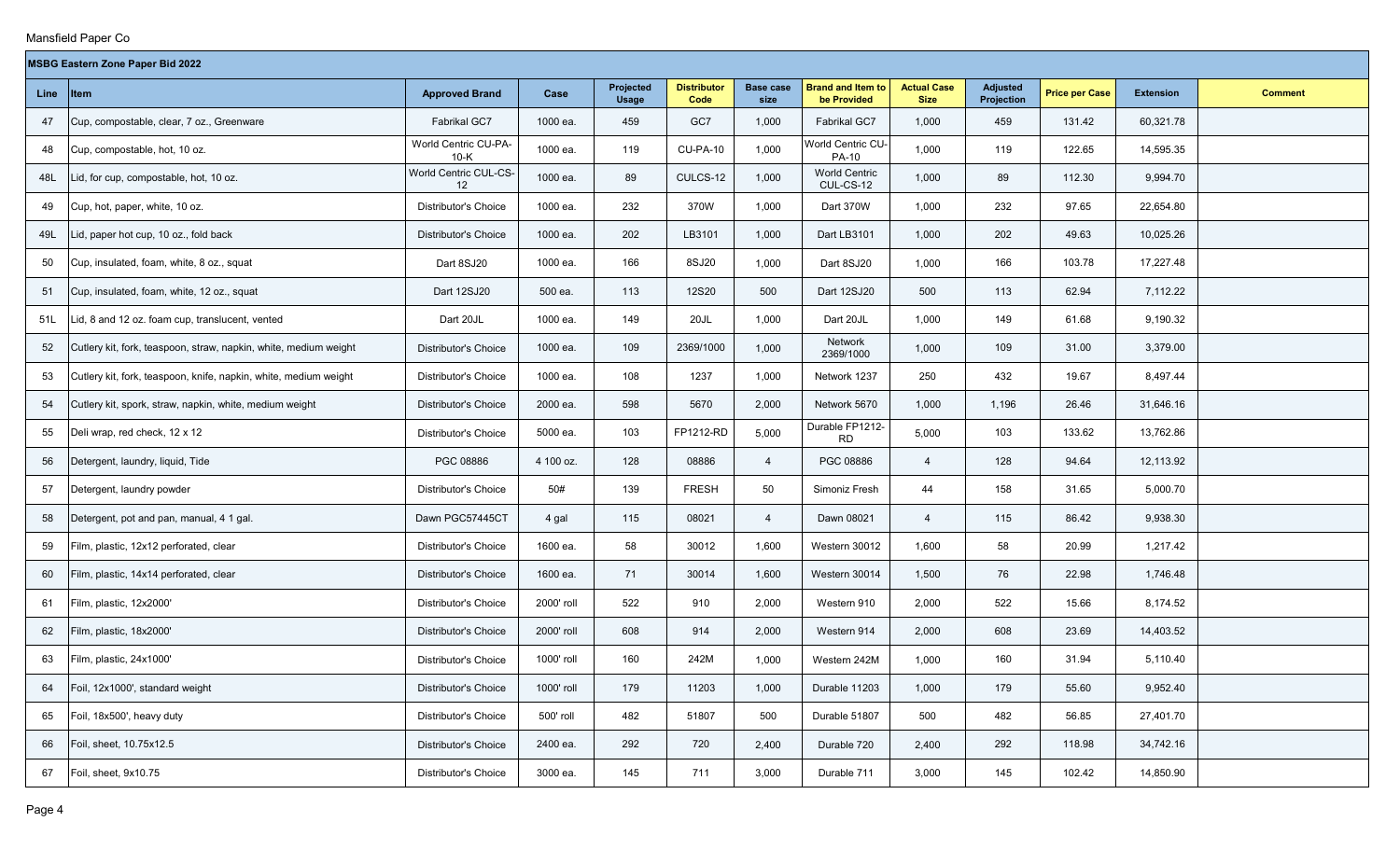|             | <b>MSBG Eastern Zone Paper Bid 2022</b><br>Projected<br><b>Distributor</b><br><b>Brand and Item to</b><br><b>Actual Case</b><br><b>Base case</b><br><b>Adjusted</b> |                                            |            |              |                 |       |                                    |             |            |                       |                  |                |  |
|-------------|---------------------------------------------------------------------------------------------------------------------------------------------------------------------|--------------------------------------------|------------|--------------|-----------------|-------|------------------------------------|-------------|------------|-----------------------|------------------|----------------|--|
| <b>Line</b> | Item                                                                                                                                                                | <b>Approved Brand</b>                      | Case       | <b>Usage</b> | Code            | size  | be Provided                        | <b>Size</b> | Projection | <b>Price per Case</b> | <b>Extension</b> | <b>Comment</b> |  |
| 68          | Fork, compostable, white 6.3"                                                                                                                                       | World Centric FO-PS-6                      | 1000 ea.   | 891          | FO-PS-6         | 1,000 | World Centric FO-<br>$PS-6$        | 1,000       | 891        | 58.62                 | 52,230.42        |                |  |
|             |                                                                                                                                                                     | Carefree 64V300PFL                         | 10 100 ct. |              |                 |       |                                    |             |            |                       |                  |                |  |
| 69          | Gloves, vinyl, PF, large                                                                                                                                            | Omni 295175                                | 10 100 ct. | 1,950        | V4221           | 1,000 | Summit V4221                       | 1,000       | 1,950      | 37.97                 | 74,041.50        |                |  |
|             |                                                                                                                                                                     | Summit V4221                               | 10 100 ct. |              |                 |       |                                    |             |            |                       |                  |                |  |
|             |                                                                                                                                                                     | Carefree 64V300PFM                         | 10 100 ct. |              |                 |       |                                    |             |            |                       |                  |                |  |
| 70          | Gloves, vinyl, PF, medium                                                                                                                                           | Omni 295165                                | 10 100 ct. | 1,546        | V4211           | 1,000 | Summit V4211                       | 1,000       | 1,546      | 37.97                 | 58,701.62        |                |  |
|             |                                                                                                                                                                     | Summit V4211                               | 10 100 ct. |              |                 |       |                                    |             |            |                       |                  |                |  |
|             |                                                                                                                                                                     | Carefree 64V300PFS                         | 10 100 ct. |              |                 |       |                                    |             |            |                       |                  |                |  |
| 71          | Gloves, vinyl, PF, small                                                                                                                                            | Omni 295155                                | 10 100 ct. | 112          | <b>GVP9SMIC</b> | 1,000 | Summit<br><b>GVP9SMIC</b>          | 1,000       | 112        | 37.97                 | 4,252.64         |                |  |
|             |                                                                                                                                                                     | Summit GVP9SMIC                            | 10 100 ct. |              |                 |       |                                    |             |            |                       |                  |                |  |
|             |                                                                                                                                                                     | Carefree 64V300PFXL                        | 10 100 ct. |              |                 |       |                                    |             |            |                       |                  |                |  |
| 72          | Gloves, vinyl, PF, X-Large                                                                                                                                          | Omni 295180                                | 10 100 ct. | 984          | V4231           | 1,000 | Summit V4231                       | 1,000       | 984        | 37.97                 | 37,362.48        |                |  |
|             |                                                                                                                                                                     | Summit V4321                               | 10 100 ct. |              |                 |       |                                    |             |            |                       |                  |                |  |
| 73          | Gloves, vinyl, with powder, large                                                                                                                                   | Distributor's Choice                       | 10 100 ct  | 17           | 416             | 1,000 | Safety Zone 416                    | 1,000       | 17         | 37.97                 | 645.49           |                |  |
| 74          | Gloves, vinyl, with powder, medium                                                                                                                                  | <b>Distributor's Choice</b>                | 10 100 ct  | 50           | 413             | 1,000 | Safety Zone 413                    | 1,000       | 50         | 37.97                 | 1,898.50         |                |  |
| 75          | Gloves, vinyl, with powder, X-Large                                                                                                                                 | Distributor's Choice                       | 10 100 ct  | 20           | <b>GVDR-XL</b>  | 1,000 | Safety Zone<br><b>GVDR-XL</b>      | 1,000       | 20         | 37.97                 | 759.40           |                |  |
| 76          | Hair Net, Light Brown                                                                                                                                               | Distributor's Choice                       | 144 ea.    | 280          | DPLW22BR        | 144   | Disco DPLW22BR                     | 144         | 280        | 10.92                 | 3,057.60         |                |  |
| 77          | Insert, cup, clear, 4.0 oz.                                                                                                                                         | Fabrikal CI4                               | 10 100 ct. | 39           | DIPCUP2M        | 1,000 | Fabrikal CI4W                      | 1,000       | 39         | 109.69                | 4,277.91         |                |  |
| 78          | Knife, compostable, white 6.7"                                                                                                                                      | World Centric KN-PS-6                      | 1000 ea.   | 354          | KL-PS-6         | 1,000 | <b>World Centric KN-</b><br>$PS-6$ | 1,000       | 354        | 58.62                 | 20,751.48        |                |  |
| 79          | Liner, 55 gal, 38x58, XHeavy, black                                                                                                                                 | Distributor's Choice                       | 100 ea.    | 1,707        | PG6-6171        | 100   | Trinity PG6-6171                   | 100         | 1,707      | 28.98                 | 49,468.86        |                |  |
| 80          | Liner, 60 gal, 2.0 mil                                                                                                                                              | Distributor's Choice                       | 100 ea.    | 345          | BCX60           | 100   | Heritage BCX60                     | 100         | 345        | 45.94                 | 15,849.30        |                |  |
| 81          | Mask, 3 ply with metal nose band                                                                                                                                    | Distributor's Choice                       | 500 ct.    | 5,642        | <b>RS700</b>    | 500   | Safety Zone<br><b>RS700</b>        | 500         | 5,642      | 29.96                 | 169,034.32       |                |  |
| 82          | Napkin, cartridge, white, 6.5 x 8.5                                                                                                                                 | Scott 98908                                | 5250 ea.   | 220          | 98906           | 5,250 | KC 98908                           | 5,250       | 220        | 60.64                 | 13,340.80        |                |  |
| 83          | Napkin, dispenser, interfold, white                                                                                                                                 | <b>Tork Universal</b><br>Xpressnap® DX906E | 6000 ea.   | 714          | DX906E          | 6,000 | Essity DX906E                      | 6,000       | 714        | 56.65                 | 40,448.10        |                |  |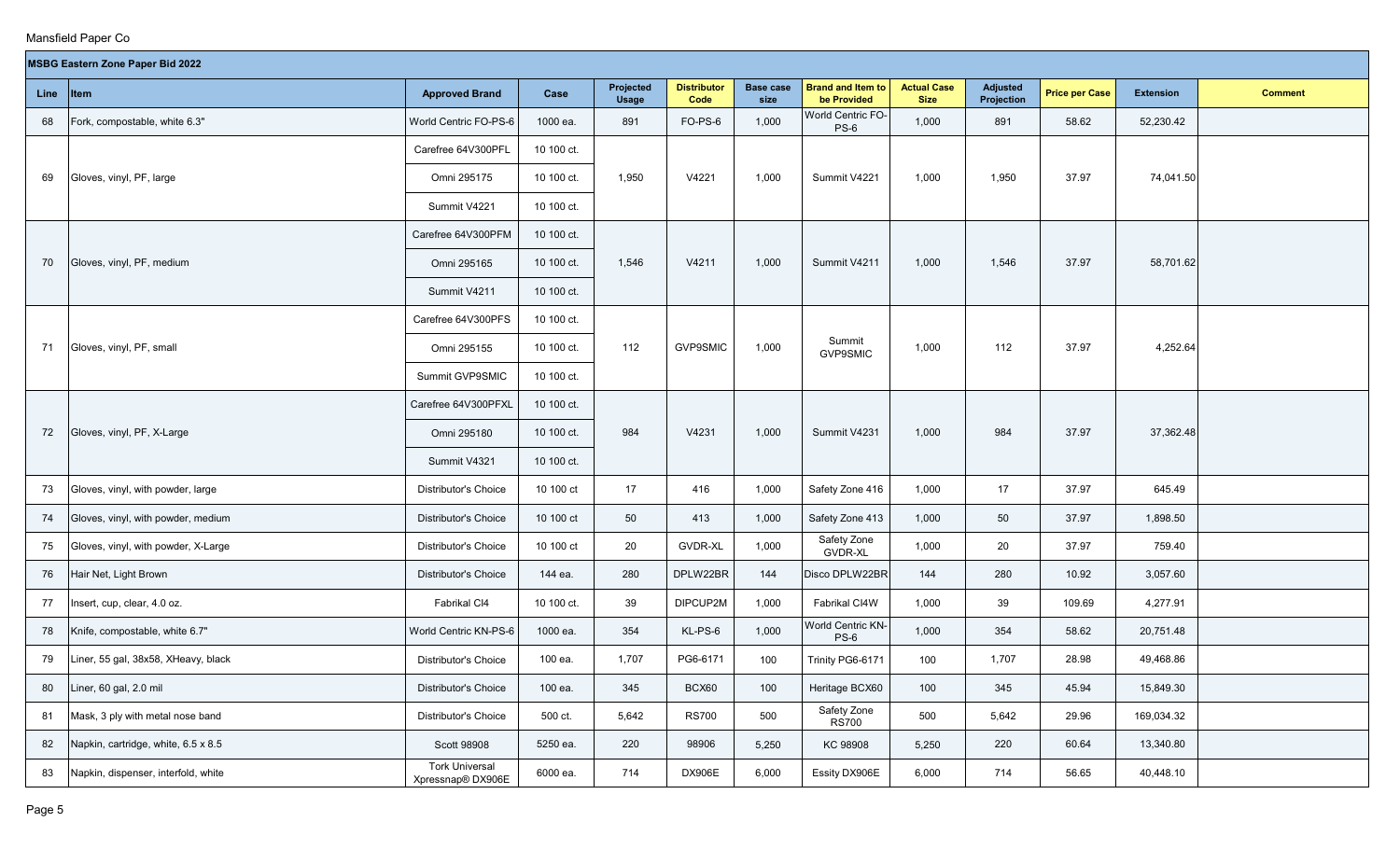$\sim$ 

|    | <b>MSBG Eastern Zone Paper Bid 2022</b>                      |                                               |           |                           |                            |                          |                                         |                                   |                               |                       |                  |                |
|----|--------------------------------------------------------------|-----------------------------------------------|-----------|---------------------------|----------------------------|--------------------------|-----------------------------------------|-----------------------------------|-------------------------------|-----------------------|------------------|----------------|
|    | Line Item                                                    | <b>Approved Brand</b>                         | Case      | Projected<br><b>Usage</b> | <b>Distributor</b><br>Code | <b>Base case</b><br>size | <b>Brand and Item to</b><br>be Provided | <b>Actual Case</b><br><b>Size</b> | <b>Adjusted</b><br>Projection | <b>Price per Case</b> | <b>Extension</b> | <b>Comment</b> |
| 84 | Napkin, Lo Fold, dispenser, white                            | Morcon P-500                                  | 8000 ea.  | 238                       | P-500                      | 8,000                    | Morcon P-500                            | 8,000                             | 238                           | 28.95                 | 6,890.10         |                |
|    |                                                              | NP-<br><b>Nittany Paper</b><br><b>LFN8000</b> | 8000 ea., |                           |                            |                          |                                         |                                   |                               |                       |                  |                |
| 85 | Pan liner, poly-nylon, 34 x 12, full pan (2.5 & 4 inch deep) | Elkay PL3412                                  | 100 ea.   | 119                       | PL3412                     | 100                      | Elkay PL3412                            | 100                               | 119                           | 80.68                 | 9,600.92         |                |
| 86 | Pan liner, poly-nylon, 34 x 18, full pan (6 inch deep)       | Elkay PL3418                                  | 100 ea.   | 143                       | PL3418                     | 100                      | Elkay PL3418                            | 100                               | 143                           | 86.02                 | 12,300.86        |                |
|    |                                                              | Durable QPL-25                                | 1000 ea.  |                           |                            |                          |                                         |                                   |                               |                       |                  |                |
| 87 | Pan liner, quillon, 16x24                                    | Grease Resistant Pan<br>Line - Mcnairn 019010 | 1000 ea.  | 1,739                     | LO10                       | 1,000                    | Durable QPL-25                          | 1,000                             | 1,739                         | 54.63                 | 95,001.57        |                |
|    |                                                              | Norpak F25Q1M                                 | 1000 ea.  |                           |                            |                          |                                         |                                   |                               |                       |                  |                |
|    |                                                              | Durable 270500X                               | 500 ea.   |                           |                            |                          |                                         |                                   |                               |                       |                  |                |
| 88 | Pan, foil, 7"                                                | HFA 2047-00-500                               | 500 ea.   | 38                        | 527-25                     | 500                      | Durable 270500x                         | 500                               | 38                            | 78.63                 | 2,987.94         |                |
|    |                                                              | <b>Western Plastics</b><br>527B-P             | 500 ea.   |                           |                            |                          |                                         |                                   |                               |                       |                  |                |
|    |                                                              | Durable FS7900XX                              | 50 ea.    |                           |                            |                          |                                         |                                   |                               |                       |                  |                |
| 89 | Pan, steam table, disposable, full size, 3.375 inches deep   | HFA 2019-00-50                                | 50 ea.    | 149                       | 6050-70                    | 50                       | Durable<br><b>FS7900XX</b>              | 50                                | 149                           | 76.93                 | 11,462.57        |                |
|    |                                                              | <b>Western Plastics</b><br>5130P              | 50 ea.    |                           |                            |                          |                                         |                                   |                               |                       |                  |                |
| 90 | Pizza slice holder, 9" hinged                                | <b>Distributor's Choice</b>                   | 200 ea.   | 135                       | 9886                       | 200                      | <b>SQP 9886</b>                         | 200                               | 135                           | 63.68                 | 8,596.80         |                |
|    |                                                              | Imperial Fork                                 | 1000 ea.  |                           |                            |                          |                                         |                                   |                               |                       |                  |                |
| 91 | Plasticware, fork, medium weight, white, unwrapped           | Netchoice 406010                              | 1000 ea.  | 3,148                     | <b>RFKCSN</b>              | 1,000                    | <b>Network RFKCSN</b>                   | 1,000                             | 3,148                         | 12.98                 | 40,861.04        |                |
|    |                                                              | Summit RFKCSN                                 | 1000 ea.  |                           |                            |                          |                                         |                                   |                               |                       |                  |                |
| 92 | Plasticware, fork, medium weight, wrapped                    | Distributor's Choice                          | 1000 ea.  | 114                       | 61170                      | 1,000                    | Network 61170                           | 1,000                             | 114                           | 22.24                 | 2,535.36         |                |
| 93 | Plasticware. knife, medium weight, wrapped                   | <b>Distributor's Choice</b>                   | 1000 ea.  | 1,723                     | 61270                      | 1,000                    | Network 61270                           | 1,000                             | 1,723                         | 22.24                 | 38,319.52        |                |
|    |                                                              | <b>Imperial Knive</b>                         | 1000 ea.  |                           |                            |                          |                                         |                                   |                               |                       |                  |                |
| 94 | Plasticware, knife, medium weight, white, unwrapped          | Netchoice 406017                              | 1000 ea.  | 886                       | <b>RKNCSN</b>              | 1,000                    | <b>Network RKNCSN</b>                   | 1,000                             | 886                           | 12.98                 | 11,500.28        |                |
|    |                                                              | <b>Summit RKNCSN</b>                          | 1000 ea.  |                           |                            |                          |                                         |                                   |                               |                       |                  |                |
| 95 | Plasticware, Smartstock fork refill, white                   | Dixie SSF21P                                  | 960 ea.   | 1,186                     | SSF21P                     | 960                      | Dixie SSF21P                            | 960                               | 1,186                         | 30.35                 | 35,995.10        |                |
| 96 | Plasticware, Smartstock knife refill, white                  | Dixie SSK21P                                  | 960 ea.   | 287                       | SSK21P                     | 960                      | Dixie SSK21P                            | 960                               | 287                           | 30.35                 | 8,710.45         |                |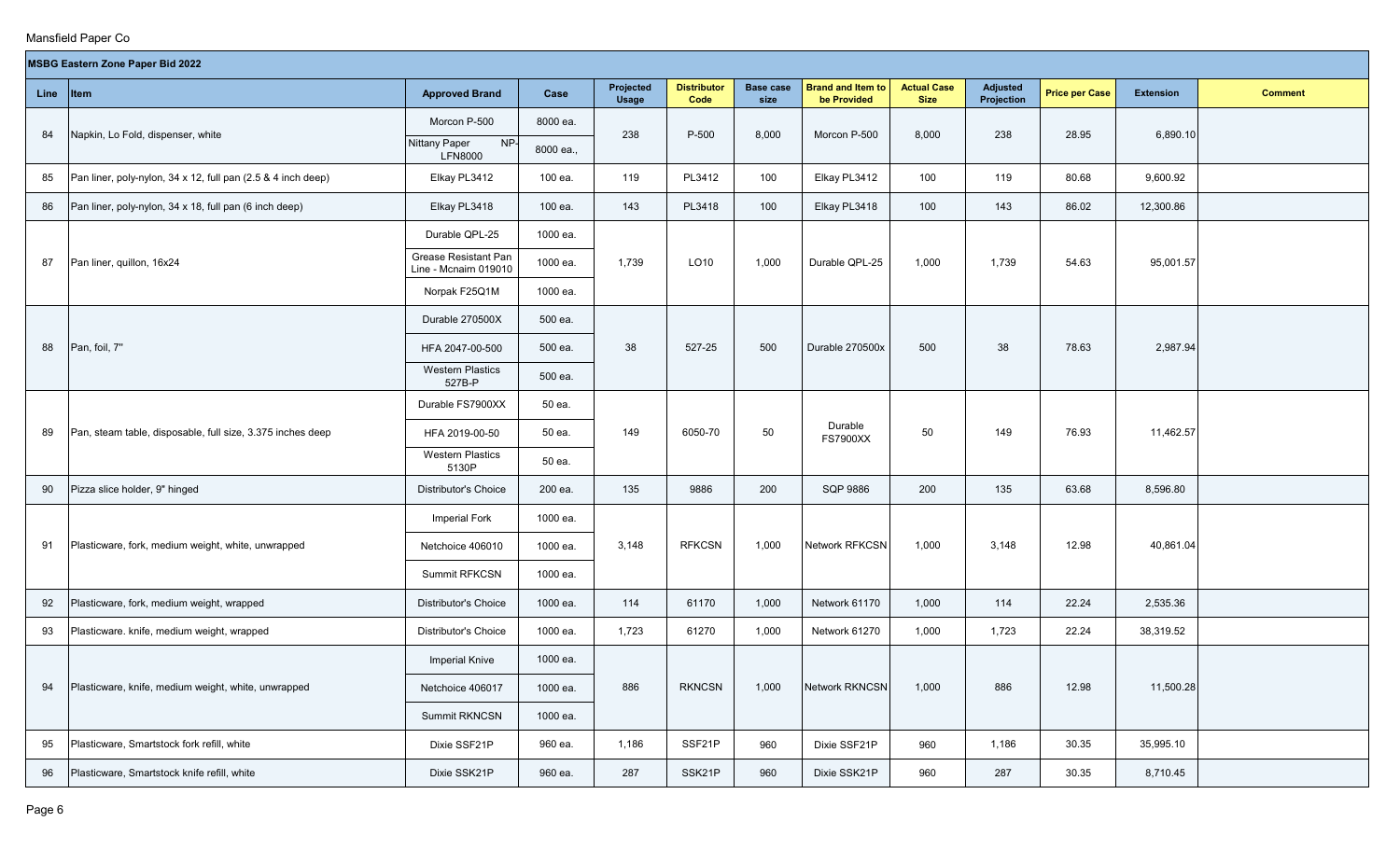|      | <b>MSBG Eastern Zone Paper Bid 2022</b><br><b>Distributor</b><br><b>Brand and Item to</b><br><b>Actual Case</b><br>Projected<br><b>Base case</b><br><b>Adjusted</b><br><b>Approved Brand</b><br>Case<br><b>Price per Case</b><br><b>Extension</b><br>Item<br><b>Comment</b> |                                       |          |              |                 |       |                                   |             |            |        |           |  |  |  |
|------|-----------------------------------------------------------------------------------------------------------------------------------------------------------------------------------------------------------------------------------------------------------------------------|---------------------------------------|----------|--------------|-----------------|-------|-----------------------------------|-------------|------------|--------|-----------|--|--|--|
| Line |                                                                                                                                                                                                                                                                             |                                       |          | <b>Usage</b> | Code            | size  | be Provided                       | <b>Size</b> | Projection |        |           |  |  |  |
| 97   | Plasticware, Smartstock spoon refill, white                                                                                                                                                                                                                                 | Dixie SSS21P                          | 960 ea.  | 942          | SSS21P          | 960   | Dixie SSS21P                      | 960         | 942        | 30.35  | 28,589.70 |  |  |  |
|      |                                                                                                                                                                                                                                                                             | <b>Imperial Soup</b>                  | 1000 ea. |              |                 |       |                                   |             |            |        |           |  |  |  |
| 98   | Plasticware, soup spoon, medium weight, white, unwrapped                                                                                                                                                                                                                    | Netchoice 406020                      | 1000 ea. | 315          | <b>RSOUPCSN</b> | 1,000 | <b>Network</b><br><b>RSOUPCSN</b> | 1,000       | 315        | 12.98  | 4,088.70  |  |  |  |
|      |                                                                                                                                                                                                                                                                             | Summit RSOUPCSN                       | 1000 ea. |              |                 |       |                                   |             |            |        |           |  |  |  |
| 99   | Plasticware, soup spoon, medium weight, wrapped                                                                                                                                                                                                                             | <b>Distributor's Choice</b>           | 1000 ea. | 694          | 61370           | 1,000 | Callico<br>MWPMS-W                | 1,000       | 694        | 24.64  | 17,100.16 |  |  |  |
|      |                                                                                                                                                                                                                                                                             | Imperial Spoon                        | 1000 ea. |              |                 |       |                                   |             |            |        |           |  |  |  |
| 100  | Plasticware, teaspoon, medium weight, white, unwrapped                                                                                                                                                                                                                      | Netchoice 406014                      | 1000 ea. | 2,523        | <b>RSPCSN</b>   | 1,000 | <b>Network RSPCSN</b>             | 1,000       | 2,523      | 12.98  | 32,748.54 |  |  |  |
|      |                                                                                                                                                                                                                                                                             | <b>Summit RSPCSN</b>                  | 1000 ea. |              |                 |       |                                   |             |            |        |           |  |  |  |
| 101  | Plasticware, teaspoon, medium weight, wrapped                                                                                                                                                                                                                               | Distributor's Choice                  | 1000 ea. | 149          | 61070           | 1,000 | Network 61070                     | 1,000       | 149        | 22.24  | 3,313.76  |  |  |  |
| 102  | Plate, 6 inch paper, white, uncoated                                                                                                                                                                                                                                        | <b>Distributor's Choice</b>           | 1000 ea. | 22           | 2600            | 1,000 | Plastirun 2600                    | 1,000       | 22         | 13.95  | 306.90    |  |  |  |
| 103  | Plate, 9 inch foam, white                                                                                                                                                                                                                                                   | Distributor's Choice                  | 500 ea.  | 469          | <b>TH19</b>     | 500   | Dart TH19                         | 500         | 469        | 47.69  | 22,366.61 |  |  |  |
| 104  | Plate, 9 inch paper, white, uncoated                                                                                                                                                                                                                                        | <b>Distributor's Choice</b>           | 1200 ea. | 298          | 100UP9G         | 1,200 | Plastirun<br>100UP9G              | 1,200       | 298        | 27.95  | 8,329.10  |  |  |  |
| 105  | Sandwich wedge, plastic, clear                                                                                                                                                                                                                                              | Anchor DVH1101                        | 250 ea.  | 177          | <b>DV1101CH</b> | 250   | Anchor<br><b>DV1101CH</b>         | 250         | 177        | 97.64  | 17,282.28 |  |  |  |
| 106  | Scrub pad, hotel size                                                                                                                                                                                                                                                       | <b>Brillo</b>                         | 10 12 ct | 297          | <b>BRILLO</b>   | 120   | Disco 24-002TSH                   | 120         | 297        | 42.83  | 12,720.51 |  |  |  |
|      |                                                                                                                                                                                                                                                                             | ETC 88D                               |          |              |                 |       |                                   |             |            |        |           |  |  |  |
| 107  | Scrub pad, scouring, 3.5x5"                                                                                                                                                                                                                                                 | ETC S088-PL/ETC                       | 40 ea.   | 238          | 88D             | 40    | Disco 88D                         | 40          | 238        | 23.04  | 5,483.52  |  |  |  |
|      |                                                                                                                                                                                                                                                                             | Dart 200PC                            |          |              |                 |       |                                   |             |            |        |           |  |  |  |
| 108  | Soufflé cup, 2 oz., plastic, translucent                                                                                                                                                                                                                                    | Fabrikal PC200                        | 2500 ea. | 350          | 200PC           | 2,500 | Dart 200PC                        | 2,500       | 350        | 72.65  | 25,427.50 |  |  |  |
| 108L | Lid, 2 oz. soufflé 200PC, translucent                                                                                                                                                                                                                                       | Dart PL2N or Fabrikal<br><b>XL250</b> | 2500 ea. | 222          | PL2N            | 2,500 | Dart PL2N                         | 2,500       | 222        | 42.96  | 9,537.12  |  |  |  |
| 109  | Soufflé cup, 4 oz., plastic, compostable                                                                                                                                                                                                                                    | Fabrikal GPC400                       | 2000 ea. | 624          | GPC400          | 2,000 | Fabrikal GPC400                   | 2,000       | 624        | 135.77 | 84,720.48 |  |  |  |
| 109L | Lid, soufflé cup 4 oz., compostable GPC400                                                                                                                                                                                                                                  | Fabrikal GXL345PC                     | 2000 ea. | 468          | GXL345PC        | 2,000 | Fabrikal<br>GXL345PC              | 2,000       | 468        | 101.93 | 47,703.24 |  |  |  |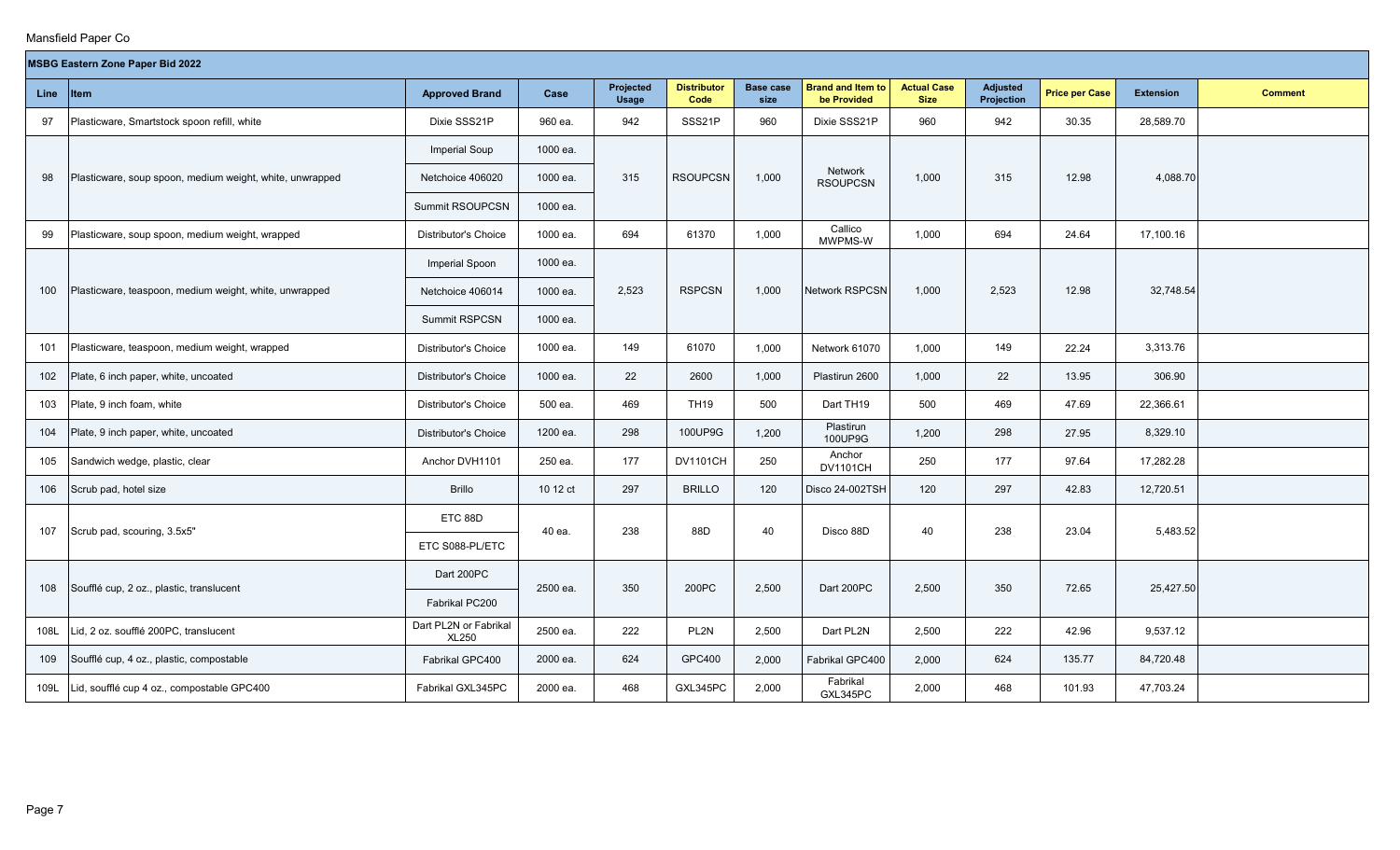|      | <b>MSBG Eastern Zone Paper Bid 2022</b><br><b>Actual Case</b><br>Projected<br><b>Distributor</b><br><b>Base case</b><br><b>Brand and Item to</b><br><b>Adjusted</b><br><b>Item</b><br><b>Approved Brand</b><br>Case<br><b>Price per Case</b><br><b>Extension</b><br><b>Comment</b> |                                  |           |              |                  |        |                             |                 |            |        |           |  |  |  |
|------|------------------------------------------------------------------------------------------------------------------------------------------------------------------------------------------------------------------------------------------------------------------------------------|----------------------------------|-----------|--------------|------------------|--------|-----------------------------|-----------------|------------|--------|-----------|--|--|--|
| Line |                                                                                                                                                                                                                                                                                    |                                  |           | <b>Usage</b> | Code             | size   | be Provided                 | <b>Size</b>     | Projection |        |           |  |  |  |
| 110  | Soufflé cup, 4 oz., plastic, translucent                                                                                                                                                                                                                                           | Dart 400PC                       | 2500 ea.  | 576          | 400PC            | 2,500  | Dart 400PC                  | 2,500           | 576        | 119.62 | 68,901.12 |  |  |  |
|      |                                                                                                                                                                                                                                                                                    | Fabrikal PC400                   |           |              |                  |        |                             |                 |            |        |           |  |  |  |
|      |                                                                                                                                                                                                                                                                                    | Dart 550PC                       |           |              |                  |        |                             |                 |            |        |           |  |  |  |
| 111  | Soufflé cup, 5.5 oz., plastic, translucent                                                                                                                                                                                                                                         | Fabrikal PC550                   | 2500 ea.  | 618          | 550PC            | 2,500  | Dart 550PC                  | 2,500           | 618        | 154.31 | 95,363.58 |  |  |  |
| 111L | Lid, 4 and 5.5 oz. soufflé 400PC and 550 PC, translucent                                                                                                                                                                                                                           | Dart PL4N or Fabrikal<br>XL345PC | 2500 ea.  | 595          | PL <sub>4N</sub> | 2,500  | Dart PL4N                   | 2,500           | 595        | 53.68  | 31,939.60 |  |  |  |
| 112  | Sponge, stainless steel, large                                                                                                                                                                                                                                                     | Distributor's Choice             | 12 ea.    | 301          | 756KK            | 12     | ACS 756KK                   | 12              | 301        | 6.96   | 2,094.96  |  |  |  |
| 113  | Spoon, soup, compostable, white 6"                                                                                                                                                                                                                                                 | World Centric SO-PS-B            | 1000 ea.  | 34           | SO-PS-B          | 1,000  | World Centric SO-<br>$PS-B$ | 1,000           | 34         | 63.98  | 2,175.32  |  |  |  |
| 114  | Spoon, teaspoon, compostable, white 6"                                                                                                                                                                                                                                             | World Centric SP-PS-6            | 1000 ea.  | 449          | SP-PS-6          | 1,000  | World Centric SP-<br>$PS-6$ | 1,000           | 449        | 58.62  | 26,320.38 |  |  |  |
|      |                                                                                                                                                                                                                                                                                    | Netchoice 420332                 | 24 500 ct |              |                  |        |                             |                 |            |        |           |  |  |  |
| 115  | Straw, milk, wrapped, 5.75                                                                                                                                                                                                                                                         | Summit Straw66                   | 24 500 ct | 78           | STRAW66          | 12,000 | Network Straw66             | 12,000          | 78         | 120.00 | 9,360.00  |  |  |  |
|      |                                                                                                                                                                                                                                                                                    | Plastirun 353\261                | 24 500 ct |              |                  |        |                             |                 |            |        |           |  |  |  |
|      |                                                                                                                                                                                                                                                                                    | Victoria Bay 325255              | 10 500 ct |              |                  |        | Safety Zone                 |                 |            |        |           |  |  |  |
| 116  | Straw, paper, wrapped 7.75" jumbo black                                                                                                                                                                                                                                            | Safety Zone<br>SWP100IWB         | 4 500 ct  | 53           | SPJ100IWB        | 5,000  | SWP100IWB                   | 2,000           | 133        | 120.00 | 15,960.00 |  |  |  |
| 117  | Table Covers, 3 ply, 54 x 108', white                                                                                                                                                                                                                                              | Distributor's Choice             | 25 ea.    | 153          | 17507            | 25     | Hoffmaster 17507            | 25              | 153        | 53.68  | 8,213.04  |  |  |  |
| 118  | Test strips, chlorine                                                                                                                                                                                                                                                              | <b>Distributor's Choice</b>      | 100 ea.   | 143          | CM-240           | 100    | Simoniz CM-240              | 100             | 143        | 16.64  | 2,379.52  |  |  |  |
| 119  | Test strips, quat                                                                                                                                                                                                                                                                  | <b>Distributor's Choice</b>      | 10 rolls  | 103          | QT-10            | 10     | Simoniz QT-10               | 10 <sup>°</sup> | 103        | 16.64  | 1,713.92  |  |  |  |
|      |                                                                                                                                                                                                                                                                                    | Chix 8507                        | 200 ea.   |              |                  |        |                             |                 |            |        |           |  |  |  |
|      |                                                                                                                                                                                                                                                                                    | <b>ITW 8507A</b>                 | 200 ea.   |              |                  |        |                             |                 |            |        |           |  |  |  |
| 120  | Towel, wet wipes, pink, disposable, 13.5x24                                                                                                                                                                                                                                        | MDI 8506wipe                     | 900 ea.   | 2,555        | 8506WIPE         | 200    | MDI 8506WIPE                | 900             | 568        | 58.70  | 33,341.60 |  |  |  |
|      |                                                                                                                                                                                                                                                                                    | Merit Wiper 11.5x24              | 200 ea.   |              |                  |        |                             |                 |            |        |           |  |  |  |
|      |                                                                                                                                                                                                                                                                                    | Genpak 2S                        | 500 ea.   |              |                  |        |                             |                 |            |        |           |  |  |  |
| 121  | Tray, 2S, 8.25 x 5.75 x .5, foam, white, shallow                                                                                                                                                                                                                                   | Pactiv 2S                        | 500 ea.   | 71           | <b>TH102S</b>    | 500    | Pactiv TH102S               | 500             | 71         | 24.97  | 1,772.87  |  |  |  |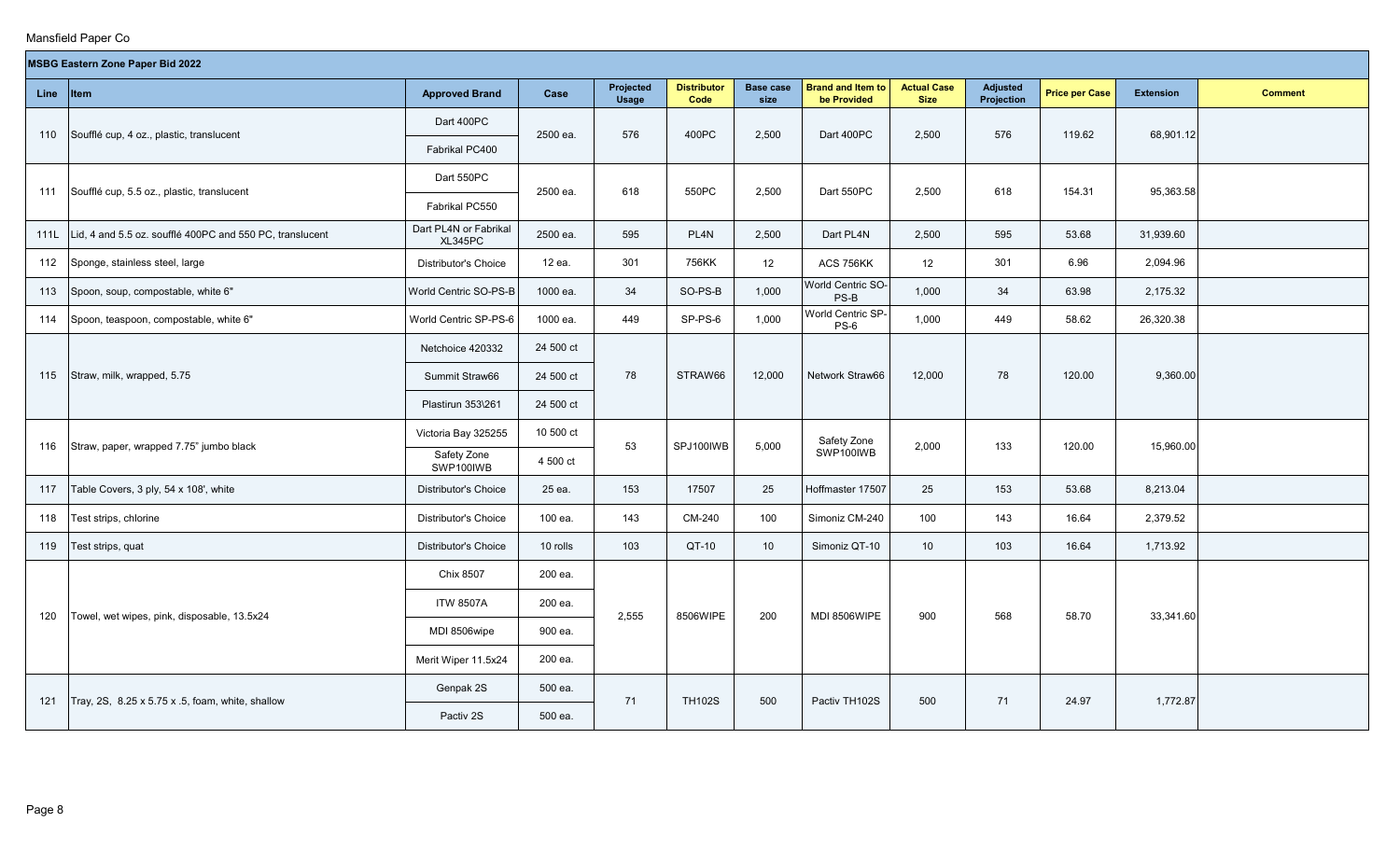|           | <b>MSBG Eastern Zone Paper Bid 2022</b><br>Projected<br><b>Distributor</b><br><b>Brand and Item to</b><br><b>Actual Case</b><br><b>Base case</b><br><b>Adjusted</b> |                       |          |              |         |       |                         |             |            |                       |                  |                        |  |
|-----------|---------------------------------------------------------------------------------------------------------------------------------------------------------------------|-----------------------|----------|--------------|---------|-------|-------------------------|-------------|------------|-----------------------|------------------|------------------------|--|
| Line Item |                                                                                                                                                                     | <b>Approved Brand</b> | Case     | <b>Usage</b> | Code    | size  | be Provided             | <b>Size</b> | Projection | <b>Price per Case</b> | <b>Extension</b> | <b>Comment</b>         |  |
|           |                                                                                                                                                                     | Ecopax ST-8-B         | 500 ea.  |              |         |       |                         |             |            |                       |                  |                        |  |
|           |                                                                                                                                                                     | Genpak 105BLK         | 500 ea.  |              |         |       |                         |             |            |                       |                  |                        |  |
| 122       | Tray, 5 compartment, foam, black                                                                                                                                    | Genpak 10500-3L       | 500 ea.  | 1,246        | ST-8-BK | 500   | Ecopax ST-8-BK          | 500         | 1,246      | 31.97                 | 39,834.62        |                        |  |
|           |                                                                                                                                                                     | Pactiv YTHB-0500      | 500 ea.  |              |         |       |                         |             |            |                       |                  |                        |  |
|           |                                                                                                                                                                     | Amercare 22025        | 500 ea.  |              |         |       |                         |             |            |                       |                  |                        |  |
| 123       | Tray, 5 compartment, compostable pulp, white, 10.5 x 8.5                                                                                                            | Huhtamaki 22025       | 500 ea.  | 7,132        | 21032   | 500   | Huhtamaki 22025         |             | 7,132      | 64.86                 | 462,581.52       | Line corrected to spec |  |
|           |                                                                                                                                                                     | Ecopax ST-8           | 500 ea.  |              |         |       |                         |             |            |                       |                  |                        |  |
| 124       | Tray, 5 compartment, foam, white                                                                                                                                    | Genpak 105            | 500 ea.  | 6,570        | ST-8-BK | 500   | Ecopax ST-8-BK          | 500         | 6,570      | 31.97                 | 210,042.90       | <b>Black</b>           |  |
|           |                                                                                                                                                                     | Pactiv YTH1-0500      | 500 ea.  |              |         |       |                         |             |            |                       |                  |                        |  |
|           |                                                                                                                                                                     | Huhtamaki 21040       | 250 ea.  |              |         |       |                         |             |            |                       |                  |                        |  |
| 125       | Tray, 5 compartment, round, compostable                                                                                                                             | NetChoice usp-mfrt-5  | 500 ea.  | 3,166        | 21040   | 250   | Huhtamaki 21040         | 250         | 3,166      | 31.96                 | 101,185.36       |                        |  |
|           |                                                                                                                                                                     | Genpak 1008S          | 500 ea.  |              |         |       |                         |             |            |                       |                  |                        |  |
| 126       | Tray, 8S, 10x8x.5, foam, white, single compartment                                                                                                                  | Pactiv 8S             | 500 ea.  | 308          | TF8     | 500   | Pactiv TF8              | 500         | 308        | 56.24                 | 17,321.92        |                        |  |
|           |                                                                                                                                                                     | Durable 210-35-L250   | 250 ea.  |              |         |       |                         |             |            |                       |                  |                        |  |
| 127       | Tray, aluminum, oblong, 3 compartment w/ board lid                                                                                                                  | HFA 2045-35-250WL     | 250 ea.  | 194          | 3CCOMBO | 250   | Durable 210-35-<br>L250 | 250         | 194        | 109.65                | 21,272.10        |                        |  |
|           |                                                                                                                                                                     | Pactiv Y7139TP        | 250 ea.  |              |         |       |                         |             |            |                       |                  |                        |  |
| 128       | Tray, aluminum, school feeding, 2 compartment hamburger                                                                                                             | Durable 225-30-1000   | 1000 ea. | 36           | 6036    | 1,000 | Durable 225-30-<br>1000 | 1,000       | 36         | 184.60                | 6,645.60         |                        |  |
| 129       | Tray, aluminum, school feeding, 2 compartment hot dog                                                                                                               | Durable 215-30-1000   | 1000 ea. | 34           | 6046    | 1,000 | Durable 215-30-<br>1000 | 1,000       | 34         | 191.69                | 6,517.46         |                        |  |
| 130       | Tray, aluminum, school feeding, single compartment                                                                                                                  | Durable 205-30-1000   | 1000 ea. | 26           | 6026    | 1,000 | Durable 205-30-<br>1000 | 1,000       | 26         | 184.60                | 4,799.60         |                        |  |
| 131       | Tray, food, compostable, plaid                                                                                                                                      | <b>Kraft 6155</b>     | 500 ea.  | 586          | 6155    | 500   | SQP 6155                | 500         | 586        | 30.98                 | 18,154.28        |                        |  |
| 132       | Tray, food, paper, red plaid 1# (#100)                                                                                                                              | SQP 8701              | 1000 ea. | 506          | 8351    | 1,000 | SQP 8701                | 1,000       | 506        | 30.98                 | 15,675.88        |                        |  |
| 133       | Tray, food, paper, red plaid 2# (#200)                                                                                                                              | SQP 8702              | 1000 ea. | 990          | 8352    | 1,000 | SQP 8702                | 1,000       | 990        | 34.97                 | 34,620.30        |                        |  |
| 134       | Tray, food, paper, red plaid 3# (#300)                                                                                                                              | SQP 8703              | 500 ea.  | 1,720        | 8353    | 500   | SQP 8703                | 500         | 1,720      | 27.92                 | 48,022.40        |                        |  |
| 135       | Tray, food, paper, red plaid 4 oz. (#25)                                                                                                                            | SQP 8706              | 1000 ea. | 322          | 8325    | 1,000 | SQP 8706                | 1,000       | 322        | 20.98                 | 6,755.56         |                        |  |